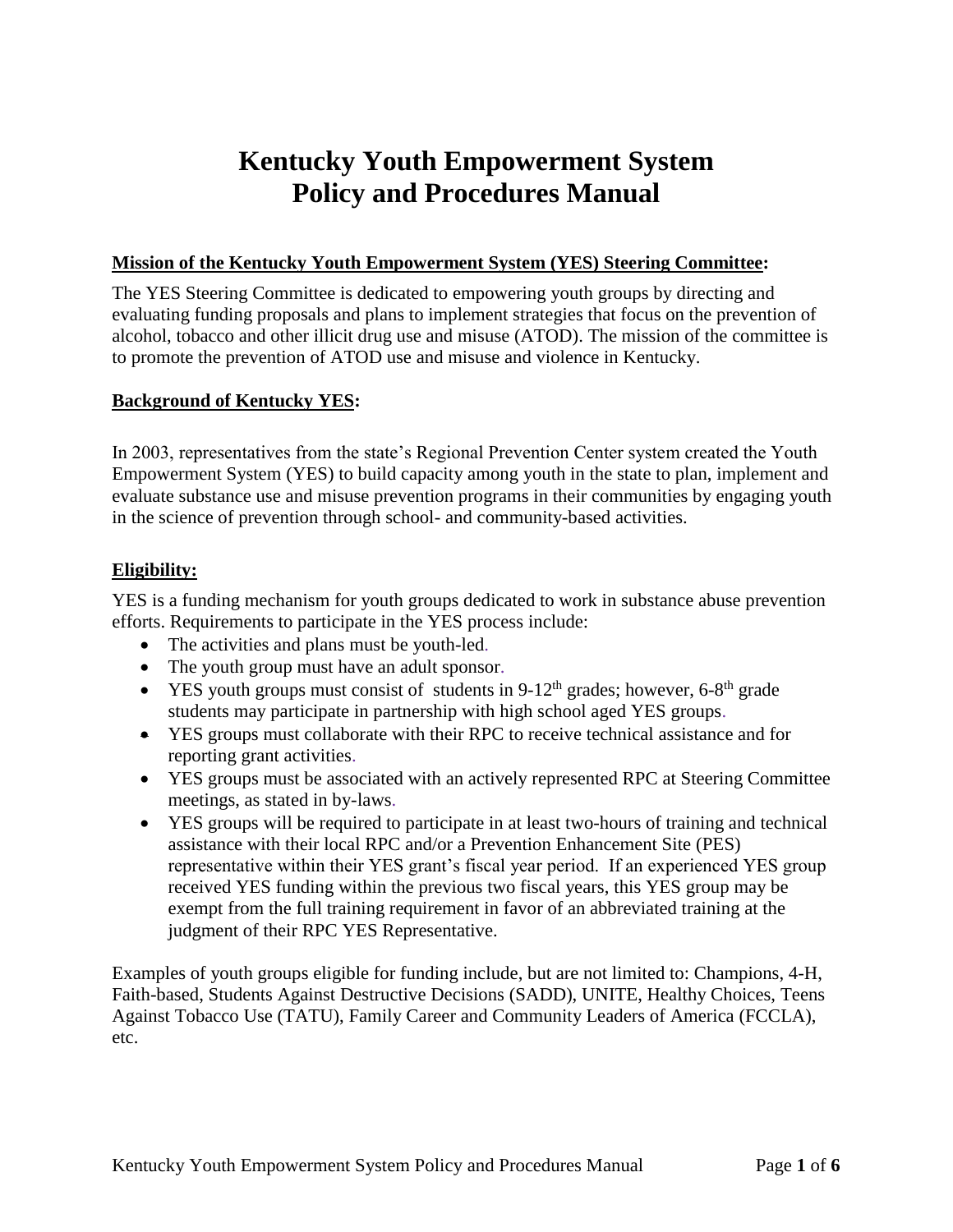# **Funding (Mini-Grants):**

Grant amounts can vary per fiscal year. This amount must include administrative fees (if applicable) which cannot exceed 10% of the grant, and may include sponsor stipend not to exceed \$100 stipend (included in grant and budget portions).

### **Funding Allocations:**

- Upon approval of the grants by the YES Steering Committee, funds will be distributed to the participating RPCs for disbursement to the groups according to Community Mental Health Center (CMHC) Guidelines and/or DBH Guidelines.
- Participating RPCs will receive a restricted line item allocation for YES funding at the beginning of the fiscal year.
- These funds will be for YES coalitions and/or groups only and cannot be used for any other purpose by a RPC.

#### **Process:**

- Each youth coalition will submit its application to the respective RPC according to timeframes established in the YES Application.
- The RPC YES Coordinator will review and sign the application before submitting the application for review. The RPC has the discretion to approve or deny an application and request additional information from the applicant. Upon approval of the grant, the RPC YES Coordinator will submit the application for review by the Steering Committee.
- The YES Steering Committee will make the funding determination based on the score sheet that is available during the application process.
- When allocations have been determined, the YES Executive Committee will produce and provide a funding spreadsheet to DBH within one week of the Steering Committee meeting.
- Upon DBH review, the RPCs will be given permission to notify groups of their funding status.

#### **Funding Stipulations**:

- The YES groups can apply for the stated maximum amount in the corresponding fiscal year's YES grant application during the funding cycle.
- Groups will be required to submit progress reports to the RPC YES Coordinator to determine progress and accountability in January and June. Electronic copies are acceptable.
- YES Coordinators will send copies of the progress report to the State Liaison.

#### **Budget Amendments:**

Although YES funds are restricted, any budget amendment must be approved by DBH and the respective RPC YES Coordinator. Amendment requests will go through the DBH YES Liaison. The RPC will then have the authority to allocate any unused funds to other groups if they meet the stated eligibility requirements.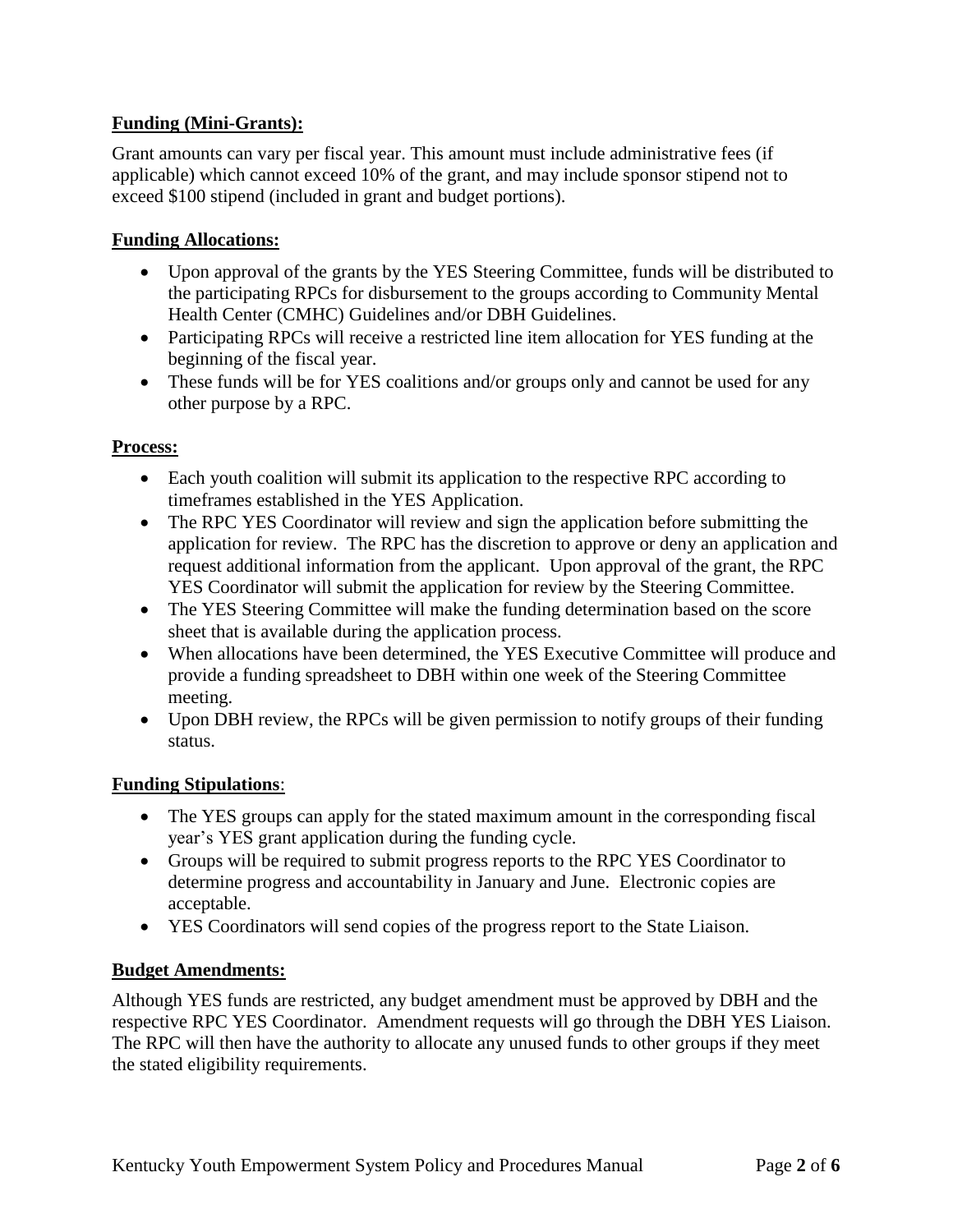# **Travel and Hotel Requests:**

All hotel requests will go through the DBH YES Liaison, who will approve requests based on the state's guidelines outlined in KAR 2:006. Requests are encouraged to be made no later than two weeks before the scheduled meeting.

#### **Meeting Arrangements:**

All meeting arrangements will be handled through the DBH YES Liaison.

### **Reimbursement Procedures:**

YES Coordinators requiring travel reimbursement will need to submit required paperwork to DBH YES Liaison within two weeks following a YES meeting, and will be approved based on state guidelines outlined in KAR 2:006. Mileage reimbursement can be found on the Kentucky Finance and Administration Office's website at

[http://finance.ky.gov/services/statewideacct/Pages/travel.aspx.](http://finance.ky.gov/services/statewideacct/Pages/travel.aspx) DBH YES Liaison will ensure YES Coordinators have updated paperwork and are aware of the reimbursement process. All other YES group reimbursements will be processed through the Regional Prevention Centers according to each Center's individual policy.

#### **Equipment:**

Any equipment purchased for use by the YES Steering Committee is owned by the DBH Prevention and Promotion Branch. The equipment will be housed with the YES Chairperson who will bring it to the meetings. In the event the Chairperson cannot attend the meeting, he/she will be responsible for seeing that someone brings the equipment to the meetings. The equipment will be used for YES Steering Committee meetings only.

# **Role of the RPC Director:**

- Appoint a representative to serve on the steering committee, if the RPC chooses to participate for eligibility status.
- Sign off in the funding application materials indicating selected strategies correspond with RPC workplan. Signature of director indicates approval of requested funding according to RPC and YES stipulations.
- Oversee the RPC YES Coordinator in the performance of the coordinator's role.

# **Role of RPC Representative/YES Coordinator:**

- Distribute the funding application to any interested and eligible group.
- Attend and actively participate in quarterly meetings.
- Consult with the RPC Director and other RPC staff working with youth groups concerning all appropriate YES business/updates.
- Ensure grants are not duplicated.
- Ensure YES sponsors and youth group are informed of their respective roles as defined by this Policies and Procedures Manual.
- Include updated youth group information on application.
- Provide updated RPC contact information as needed to the DBH liaison.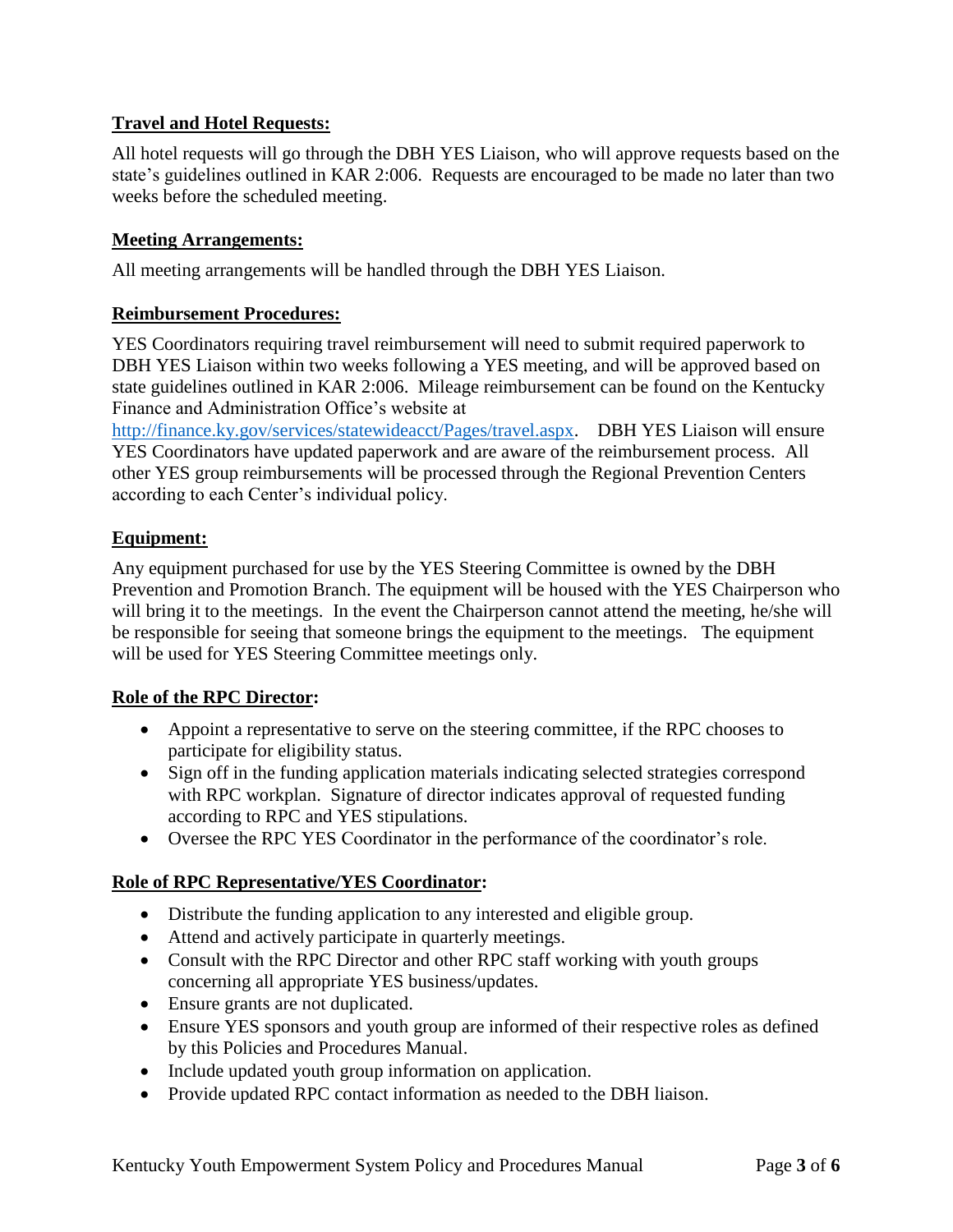- Submit YES grantee reports from grantees within their region to the DBH liaison.
- Review and approve YES grant revisions as needed, and submit any significant grant revisions to the DBH liaison for final approval.

# **Role of YES Sponsor:**

- Assist the youth with mini-grant preparation and reporting.
- Accompany the youth to trainings as stipulated by the RPC and other applicable agencies.
- Attend mandatory trainings and meetings.
- Recruit members to youth groups.
- Communicate with RPC/YES Representative as stipulated by RPC.

# **Role of YES Group:**

- Submit progress reports using provided forms and deadlines.
- Participate in appropriate trainings, workshops, and other learning opportunities.
- Keep and submit all documentation/receipts related to the YES grant to the RPC YES Coordinator.
- Communicate with the RPC/YES Representative throughout the duration of the project.
- Attend training as mandated by the RPC YES training.

# **YES Steering Committee:**

- Conduct review and approval process for applications.
- Develop and revise the application for funding.
- Assure funding proposals are in compliance with state and federal regulations and guidelines (See RPC Block Grant and CSAP Guidelines).
- Provide DBH with requested documentation.
- Determine funding cycles for each year (i.e.: In 2017-18, we have planned only one funding cycle.
- Nominate a Youth Group of the Year and Youth Outstanding Achievement Awards.

# **Role of the Executive Committee:**

The Executive Committee shall be composed of the Chairperson, Vice Chairperson, and Secretary. The Executive Committee shall guide the activities and make decisions for the YES Steering Committee between regularly scheduled meetings.

# **Role of the DBH YES Liaison:**

- Provide oversight and monitoring for the statewide YES program.
- Work with the Steering Committee to ensure that policies and procedures are followed to facilitate maximum functioning of the program.
- Coordinate meeting and travel arrangements for the YES Steering Committee.
- Serve as a liaison for communication between the Steering Committee and DBH Prevention and Promotion Branch.
- Assure funds are spent in accordance with state and federal regulations.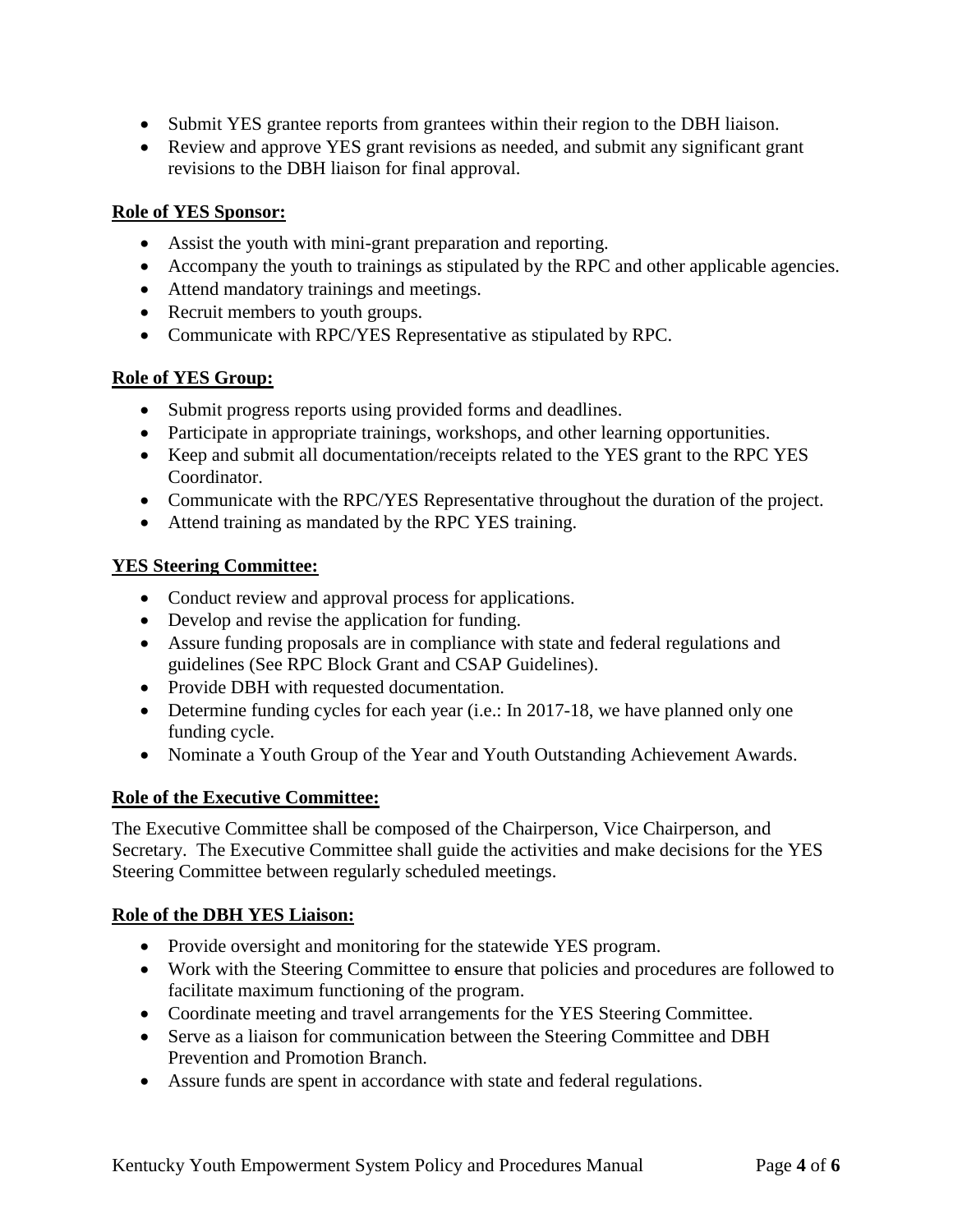# **YES Youth Group Recognition:**

Each year, YES Steering Committee members from across Kentucky recognize the efforts and creativity of Kentucky's young people by honoring a Kentucky YES Youth Group of the Year, and up to four YES Groups with Youth Outstanding Achievement Awards.

The RPC YES Coordinator within the region of the recognized youth group will work with the award recipients to arrange recognition at the local and/or regional level, including presentation of a plaque ordered by the DBH Liaison using budgeted YES funding. The groups' local RPC YES Coordinators will also work with the DBH Liaison to arrange an announcement and recognition of the youth group recipients at a statewide event, such as the Kentucky Prevention Network Annual Conference. This recognition helps spread the reach of youth substance abuse prevention in youth group's home communities, and recognizes the science and best practice of their efforts to make a difference in the field of substance use and misuse prevention statewide.

In addition to state, regional and/or local recognition, there is also a financial award associated with each of these awards. The RPC within the local region of each selected youth group will serve as the fiscal agent for this financial award. The DBH Liaison will ensure this financial award is added to the affiliated RPCs contract for the next fiscal year.

| Kentucky YES Youth Group Awards         |             |            |                                                                                                                                                                                                                                                        |
|-----------------------------------------|-------------|------------|--------------------------------------------------------------------------------------------------------------------------------------------------------------------------------------------------------------------------------------------------------|
| Category                                | # of Awards | Allocating | <b>Contract Information</b>                                                                                                                                                                                                                            |
| Youth Group of the<br>Year              | 1           | \$500      | Earmarked for this<br>youth group; at least<br>\$400 to be used for<br>the group's<br>environmental<br>strategy, and up to<br>\$100 to be utilized<br>for recognition event/<br>activities including<br>administrative fees up<br>to 10% of the grant. |
| Outstanding<br><b>Achievement Award</b> | Up to $4$   | \$250      | Earmarked for this<br>youth group; at least<br>\$200 utilized for their<br>environmental<br>strategy, and up to<br>\$50 may be used for<br>local/regional<br>recognition event/<br>activities.                                                         |

The procedures for choosing the Kentucky YES Youth Group of the Year and Outstanding Achievement Award recipients is as follows: